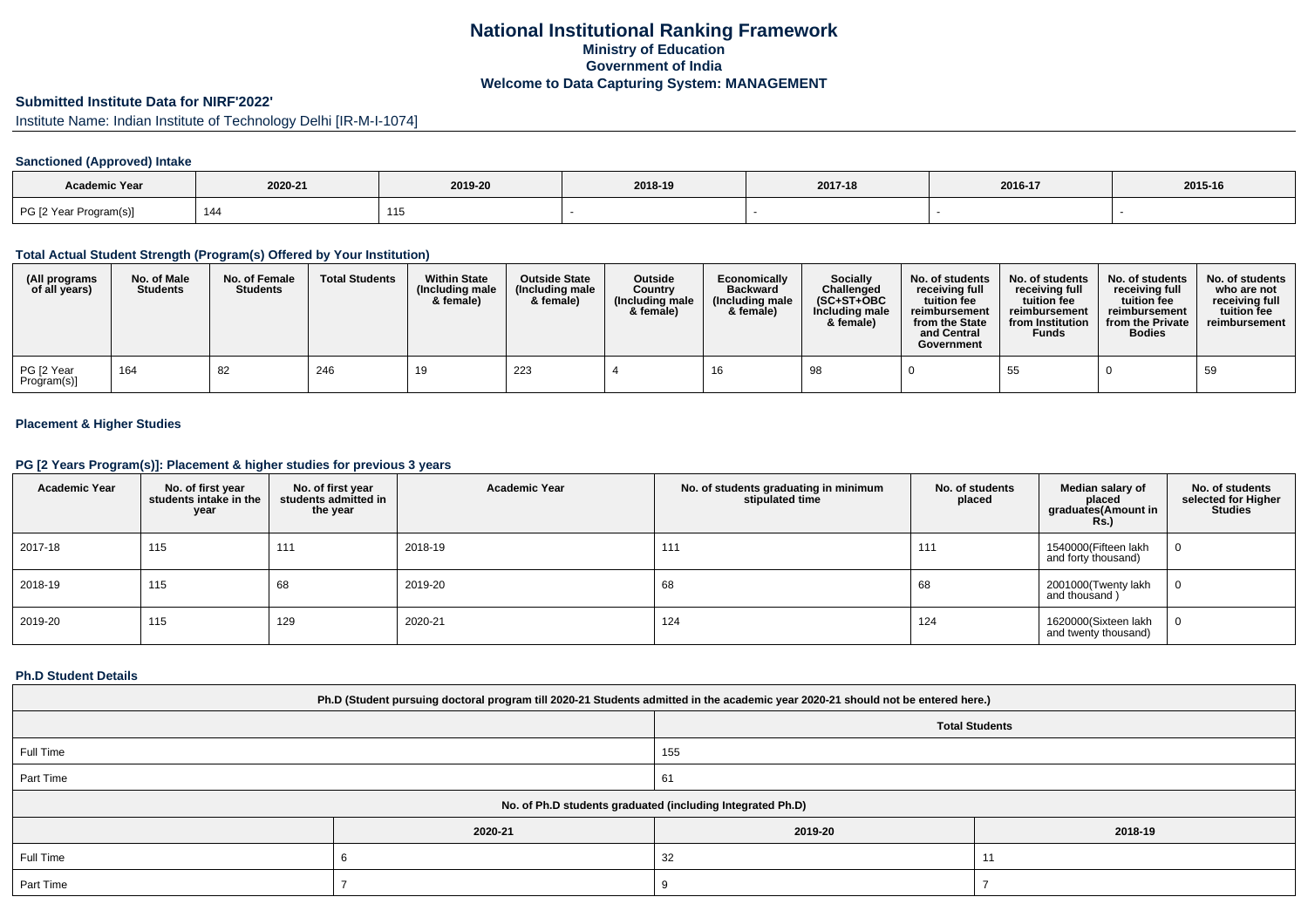### **Financial Resources: Utilised Amount for the Capital expenditure for previous 3 years**

| <b>Academic Year</b>                                                                                                                                                           | 2020-21                                                                                       |                                                                                                      | 2018-19                                                                                   |  |
|--------------------------------------------------------------------------------------------------------------------------------------------------------------------------------|-----------------------------------------------------------------------------------------------|------------------------------------------------------------------------------------------------------|-------------------------------------------------------------------------------------------|--|
|                                                                                                                                                                                | <b>Utilised Amount</b>                                                                        | <b>Utilised Amount</b>                                                                               | <b>Utilised Amount</b>                                                                    |  |
|                                                                                                                                                                                |                                                                                               | Annual Capital Expenditure on Academic Activities and Resources (excluding expenditure on buildings) |                                                                                           |  |
| Library (Books, Journals and e-Resources only)                                                                                                                                 | 18939202 (One crore eighty nine lakh thirty nine thousand two<br>hundreds and two)            | 12009435 (One crore twenty lakhs nine thousand four hundred<br>and thirty five)                      | 8108378 (Eighty one lakhs eight thousand three hundred and<br>seventy eight)              |  |
| Expenditure on setting up/upgradation of laboratory                                                                                                                            | 8123811 (Eighty one lakhs twenty three thousand eight<br>hundreds and eleven)                 | 19348068 (One crore ninety three lakhs forty eight thousand<br>and sixty eight)                      | 14424345 (One crore forty four lakhs twenty four thousand<br>three hundred and foty five) |  |
| Other expenditure on creation of Capital Assets (For setting up<br>classrooms, seminar hall, conference hall, library excluding<br>expenditure on Land , Building, Roads etc.) | 38938714 (Three crores eighty nine lakhs thirty eight thousand<br>seven hundred and fourteen) | 42474266 (Four crore twent four lakhs seventy four thousands<br>two hundred and sixty six)           | 25750591 (Two crores fifty seven lakhs fifty thousands five<br>hundred and ninety one)    |  |

# **Financial Resources: Utilised Amount for the Operational expenditure for previous 3 years**

| <b>Academic Year</b>                                                                                                                                                                           | 2020-21                                                                                    | 2019-20                                                                                 | 2018-19                                                                                   |  |  |  |  |  |  |  |
|------------------------------------------------------------------------------------------------------------------------------------------------------------------------------------------------|--------------------------------------------------------------------------------------------|-----------------------------------------------------------------------------------------|-------------------------------------------------------------------------------------------|--|--|--|--|--|--|--|
|                                                                                                                                                                                                | <b>Utilised Amount</b>                                                                     |                                                                                         | <b>Utilised Amount</b>                                                                    |  |  |  |  |  |  |  |
|                                                                                                                                                                                                | <b>Annual Operational Expenditure</b>                                                      |                                                                                         |                                                                                           |  |  |  |  |  |  |  |
| Salaries (Teaching and Non Teaching staff)                                                                                                                                                     | 80897790 (Eight crore eighty nine lakhs ninety seven thousand<br>seven hundred and ninety) | 82253534 (Eight Crore Twenty Two Lakh Fifty Three Thousand<br>Five Hundred Thirty Four) | 48537344 (Four Crore Eighty Five Lakh Thirty Seven<br>Thousand Three Hundred Fourty Four) |  |  |  |  |  |  |  |
| Maintenance of Academic Infrastructure or consumables and<br>other running expenditures(excluding maintenance of hostels<br>and allied services, rent of the building, depreciation cost, etc) | 21081169 (Two crores ten lakhs eighty one thousand one<br>hundred and sixty nine)          | 12217822 (One Crore Twenty Two Lakh Seventeen Thousand<br>Eight Hundred Twenty Two)     | 7304604 (Seventy Three Lakh Four Thousand Six Hundred<br>Four)                            |  |  |  |  |  |  |  |
| Seminars/Conferences/Workshops                                                                                                                                                                 | 1224834 (Twelve lakhs twenty four thousand eight hundred<br>and thirty four)               | 1074210 (Ten lakhs seventy four thousand two hundred and<br>ten)                        | 2900000 (twenty nine lakhs)                                                               |  |  |  |  |  |  |  |

## **Sponsored Research Details**

| <b>Financial Year</b>                    | 2020-21                                                                        | 2019-20                                                                | 2018-19                                                                |
|------------------------------------------|--------------------------------------------------------------------------------|------------------------------------------------------------------------|------------------------------------------------------------------------|
| Total no. of Sponsored Projects          |                                                                                | 23                                                                     | 30                                                                     |
| Total no. of Funding Agencies            |                                                                                | 20                                                                     | 30                                                                     |
| Total Amount Received (Amount in Rupees) | 49730786                                                                       | 52019750                                                               | 62845503                                                               |
| Amount Received in Words                 | Four crores ninety seven lakhs thirty thousand seven hundred<br>and eighty six | Five crores twenty lakhs nineteen thousands seven hundred<br>and fifty | Six Crore Twenty Eight Lakh Fourty Five Thousand Five<br>Hundred Three |

# **Consultancy Project Details**

| <b>Financial Year</b>                    | 2020-21                                   | 2019-20 | 2018-19                                                                                                               |
|------------------------------------------|-------------------------------------------|---------|-----------------------------------------------------------------------------------------------------------------------|
| Total no. of Consultancy Projects        |                                           |         |                                                                                                                       |
| Total no. of Client Organizations        |                                           |         |                                                                                                                       |
| Total Amount Received (Amount in Rupees) | 15031000                                  | 4742587 | 7999692                                                                                                               |
| Amount Received in Words                 | One crore fifty lakhs thirty one thousand | Seven   | Fourty Seven Lakh Fourty Two Thousand Fice Hundred Eighty   Seventy Nine Lakh Ninety Nine Thousand Six Hundred Ninety |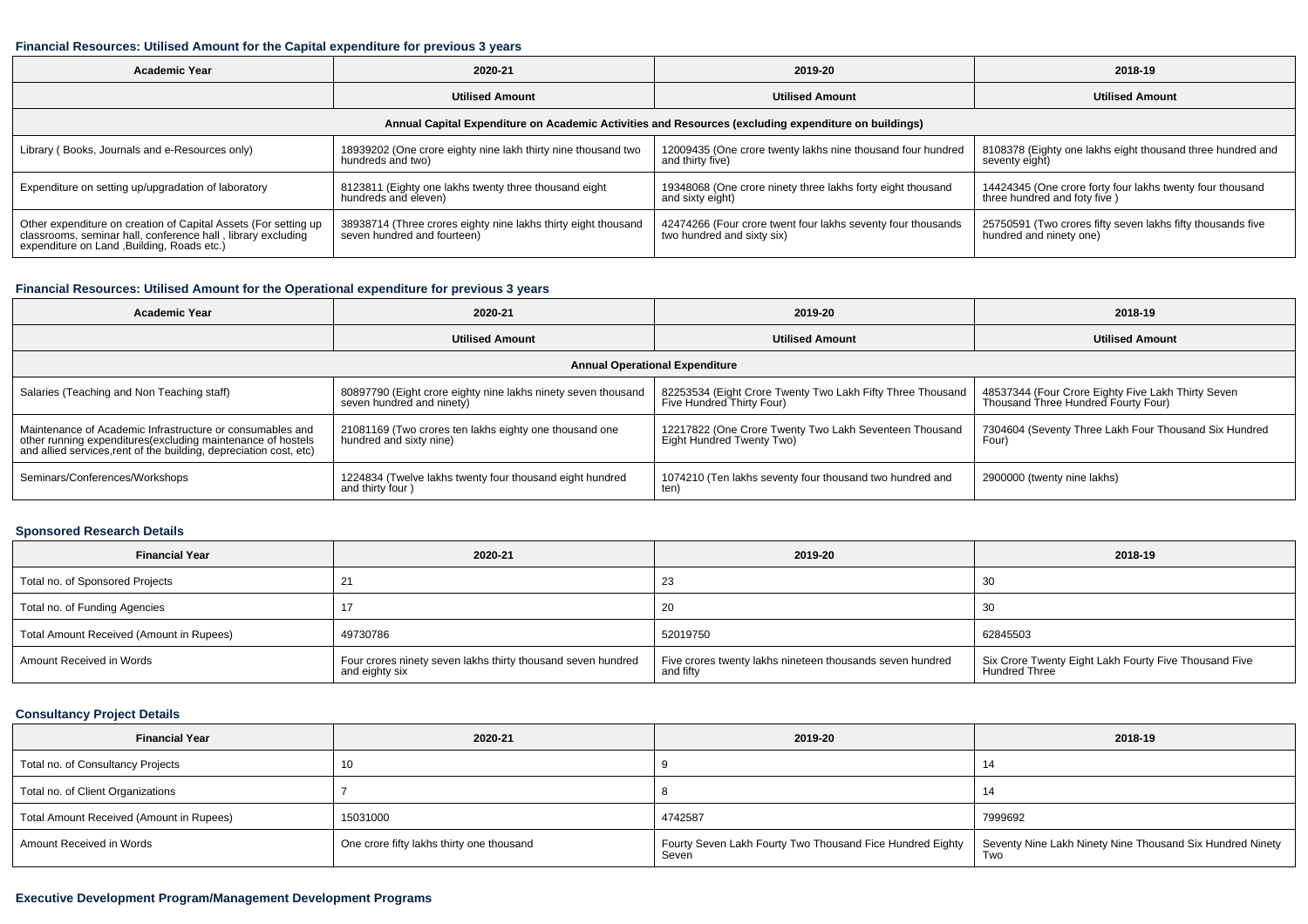| <b>Financial Year</b>                                                             | 2020-21                                                                                                               | 2019-20   | 2018-19                                                                   |
|-----------------------------------------------------------------------------------|-----------------------------------------------------------------------------------------------------------------------|-----------|---------------------------------------------------------------------------|
| Total no. of Executive Development Programs/ Management<br>Development Programs   |                                                                                                                       | 14        |                                                                           |
| Total no. of Participants                                                         | 314                                                                                                                   | 446       | 406                                                                       |
| Total Annual Earnings (Amount in Rupees)(Excluding Lodging<br>& Boarding Charges) | 12011530                                                                                                              | 28702251  | 21271132                                                                  |
| Total Annual Earnings in Words                                                    | One crore twenty lakhs eleven thousand five hundred and thirty   Two Crore Eighty Seven Lakh Two Thousand Two Hundred | Fifty One | Two Crore Twelve Lakhs Seventy One Thousand One<br>Hundred and Thirty Two |

# **PCS Facilities: Facilities of physically challenged students**

| 1. Do your institution buildings have Lifts/Ramps?                                                                                                         | Yes, more than 80% of the buildings |
|------------------------------------------------------------------------------------------------------------------------------------------------------------|-------------------------------------|
| 2. Do your institution have provision for walking aids, including wheelchairs and transportation from one building to another for<br>handicapped students? | Yes                                 |
| 3. Do your institution buildings have specially designed toilets for handicapped students?                                                                 | Yes, more than 80% of the buildings |

# **Faculty Details**

| Srno           | Name                       | Age | Designation                | Gender | Qualification | Experience (In<br>Months) | <b>Currently working</b><br>with institution? | <b>Joining Date</b> | <b>Leaving Date</b>      | <b>Association type</b> |
|----------------|----------------------------|-----|----------------------------|--------|---------------|---------------------------|-----------------------------------------------|---------------------|--------------------------|-------------------------|
| $\mathbf{1}$   | MP Gupta                   | 59  | Professor                  | Male   | Ph.D          | 286                       | Yes                                           | 21-07-1997          | $\overline{\phantom{a}}$ | Regular                 |
| $\overline{2}$ | Sudhir K Jain              | 69  | Other                      | Male   | Ph.D          | 444                       | Yes                                           | 03-01-1995          | $\overline{\phantom{a}}$ | Other                   |
| 3              | Kanika T Bhal              | 56  | Professor                  | Female | Ph.D          | 338                       | Yes                                           | 03-05-1993          | $\overline{\phantom{a}}$ | Regular                 |
| 4              | Seema Sharma               | 47  | Professor                  | Female | Ph.D          | 186                       | Yes                                           | 25-11-2005          | ⊷.                       | Regular                 |
| 5              | P Vigneswara<br>Ilavarasan | 46  | Professor                  | Male   | Ph.D          | 192                       | Yes                                           | 16-05-2005          | $\sim$                   | Regular                 |
| 6              | Harish Chaudhary           | 62  | Associate Professor        | Male   | Ph.D          | 276                       | Yes                                           | 05-12-1998          | $\overline{\phantom{a}}$ | Regular                 |
| $\overline{7}$ | Surya Prakash<br>Singh     | 45  | Professor                  | Male   | Ph.D          | 132                       | Yes                                           | 05-03-2010          | −−                       | Regular                 |
| 8              | Shveta Singh               | 45  | Professor                  | Female | Ph.D          | 132                       | Yes                                           | 17-05-2010          | $\overline{\phantom{a}}$ | Regular                 |
| 9              | Shuchi Sinha               | 39  | <b>Assistant Professor</b> | Female | Ph.D          | 102                       | Yes                                           | 11-01-2011          | $\overline{\phantom{a}}$ | Regular                 |
| 10             | Jitendra Madaan            | 43  | Associate Professor        | Male   | Ph.D          | 98                        | Yes                                           | 03-05-2013          | $\overline{\phantom{a}}$ | Regular                 |
| 11             | Smita Kashiramka           | 41  | Associate Professor        | Female | Ph.D          | 89                        | Yes                                           | 27-12-2013          | $\overline{\phantom{a}}$ | Regular                 |
| 12             | Sanjay Dhir                | 37  | Associate Professor        | Male   | Ph.D          | 128                       | Yes                                           | 24-03-2014          | $\overline{\phantom{a}}$ | Regular                 |
| 13             | Arpan Kumar Kar            | 36  | Associate Professor        | Male   | Ph.D          | 83                        | Yes                                           | 06-11-2014          | $\sim$                   | Regular                 |
| 14             | Amlendu Kumar<br>Dubey     | 41  | Associate Professor        | Male   | Ph.D          | 82                        | Yes                                           | 17-07-2014          | −−                       | Regular                 |
| 15             | Prof P K Jain              | 70  | Other                      | Male   | Ph.D          | 588                       | Yes                                           | 10-01-1984          | $\overline{\phantom{a}}$ | Other                   |
| 16             | Dr Mahim Sagar             | 46  | Professor                  | Male   | Ph.D          | 165                       | Yes                                           | 29-08-2007          | $\overline{\phantom{a}}$ | Regular                 |
| 17             | Dr Neeru Chaudhry          | 35  | <b>Assistant Professor</b> | Female | Ph.D          | 156                       | Yes                                           | 24-07-2017          | $\sim$                   | Regular                 |
| 18             | Sushil                     | 64  | Professor                  | Male   | Ph.D          | 458                       | Yes                                           | 03-10-1983          | $\overline{\phantom{a}}$ | Regular                 |